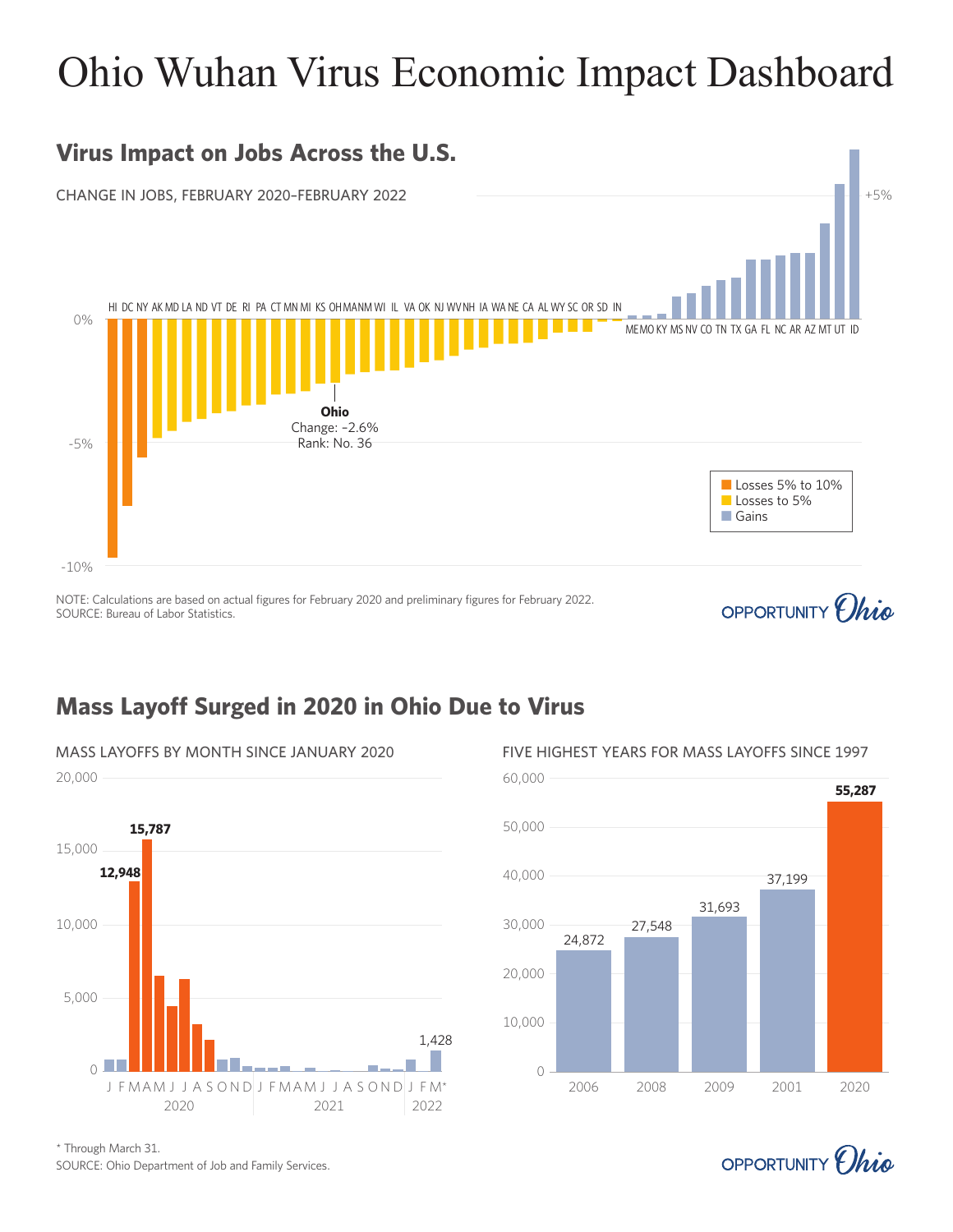## Ohio Wuhan Virus Economic Impact Dashboard

## **When will Ohio fully recover?**

#### OHIO PRIVATE-SECTOR EMPLOYMENT, IN MILLIONS



NOTE: Recovery employment levels are higher than March 2000 levels because of population growth. In March 2000, Ohio had a population of 11.3 million, and today it is 11.8 million.

SOURCE: Opportunity Ohio calculations based on data from the U.S. Department of Labor, Bureau of Labor Statistics, http://www.bls.gov.



#### **Changes to Ohio Medicaid**





OPPORTUNITY *(hig* 

SOURCE: Ohio Department of Medicaid, http://medicaid.ohio.gov,